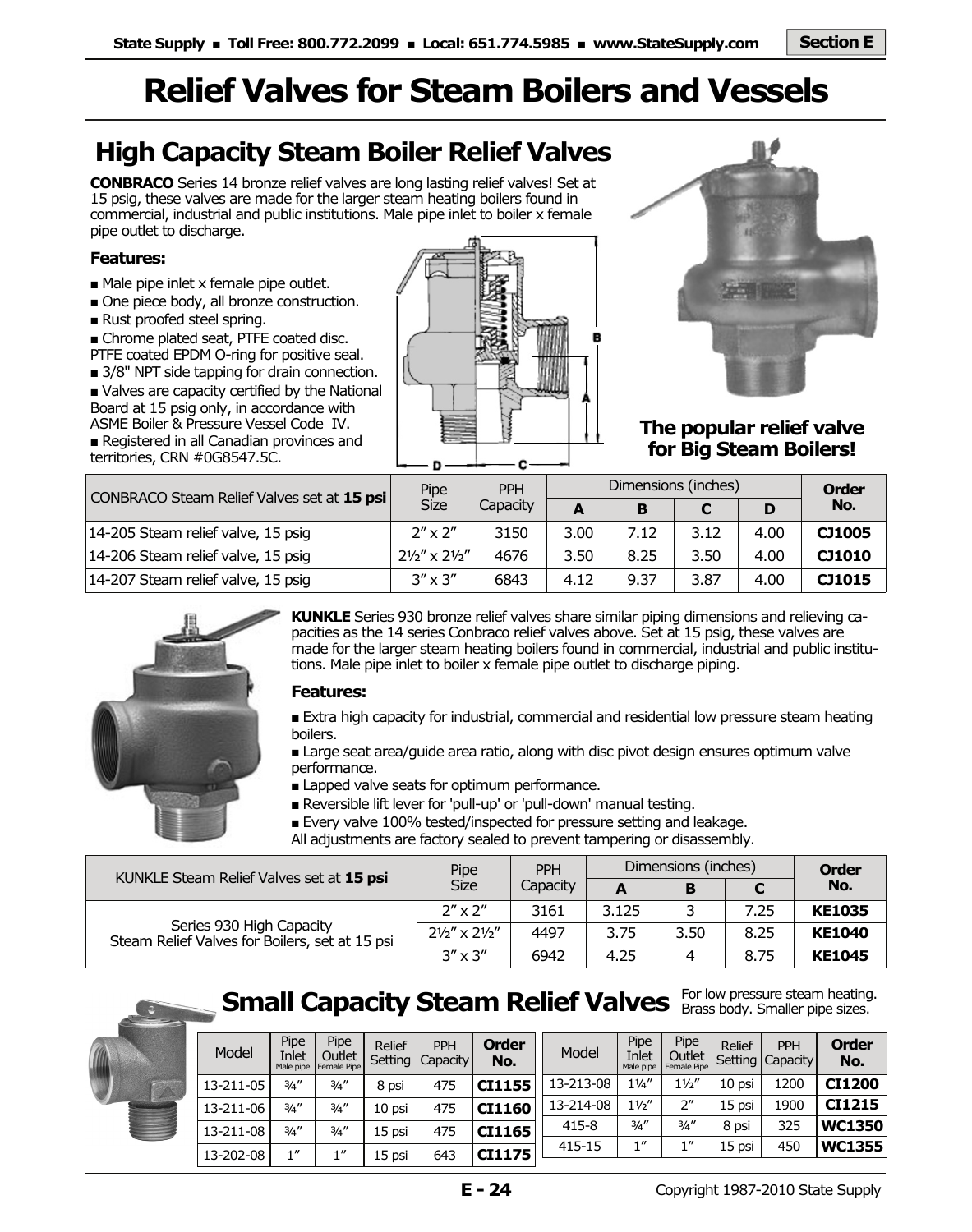# **Relief Valves for Steam Boilers & Pressure Vessels**



### **BIG Relief Valves for Steam Boilers and Pressured Vessels**

**KUNKLE** Series 6252 are iron body safety valves available in flanged or female pipe connections. Rated up to 250 psig set pressure and 400º F. Used for steam, air and other non-hazardous gases.

Applications include:

- Steam boilers and generators
- Pressure reducing stations
- Air/Gas compressors
- Pressure vessels

Made of quality cast iron with bronze trim. Stainless steel trim available as an option. Bolted bonnet design for easy maintenance. Dual control rings offer easy adjustability for precision opening with minimum pre-open. Available in sizes 1-1/2 inch to 6 inch.

- Flanged and Female Pipe shown below.
- Order any set pressure up to 250 psig.
- Specify set pressure when ordering.



| When ordering please specify the desired relief valve discharge pressure — Anywhere from 5 to 250 psi. |                       |                   |                |                   |                 |                                                     |              |           |            |            |        |               |
|--------------------------------------------------------------------------------------------------------|-----------------------|-------------------|----------------|-------------------|-----------------|-----------------------------------------------------|--------------|-----------|------------|------------|--------|---------------|
| Model                                                                                                  | Pipe                  | Inlet x Outlet    |                | <b>Dimensions</b> |                 | Discharge in pounds per hour at the pressures shown | <b>Order</b> |           |            |            |        |               |
| <b>Size</b><br>No.                                                                                     | Connection            | A                 | B              | $\mathbf C$       | 15<br>psi       | 30<br>psi                                           | 50<br>psi    | 75<br>psi | 125<br>psi | 150<br>psi | No.    |               |
| 6252AJG                                                                                                | 11/2" x 21/2"         | Female x Female   |                |                   |                 | 1998                                                | 2914         | 4259      | 5939       | 9299       | 10970  | <b>KE1100</b> |
| 6252FJG                                                                                                | 11/2" x 21/2"         | Flanged x Female  | $4\frac{1}{4}$ | $3\frac{1}{2}$    | 18              | 1998                                                | 2914         | 4259      | 5939       | 9299       | 10970  | <b>KE1105</b> |
| 6252FJH                                                                                                | $2'' \times 2''2''$   | Flanged x Female  |                |                   |                 | 1998                                                | 2914         | 4259      | 5939       | 9299       | 10970  | <b>KE1110</b> |
| 6252FJJ                                                                                                | 21/2" x 21/2"         | Flanged x Female  |                |                   |                 | 1998                                                | 2914         | 4259      | 5939       | 9299       | 10970  | <b>KE1115</b> |
| 6252AKH                                                                                                | $2'' \times 3''$      | Female x Female   |                |                   |                 | 2824                                                | 4119         | 6019      | 8394       | 13140      | 15510  | <b>KE1120</b> |
| 6252FKH                                                                                                | $2'' \times 3''$      | Flanged x Female  | 45/8           | 4                 | 181/4           | 2824                                                | 4119         | 6019      | 8394       | 13140      | 15510  | <b>KE1125</b> |
| 6252FKJ                                                                                                | $2\frac{1}{2}$ " x 3" | Flanged x Female  |                |                   |                 | 2824                                                | 4119         | 6019      | 8394       | 13140      | 15510  | <b>KE1130</b> |
| 6252FKK                                                                                                | $3'' \times 3''$      | Flanged x Female  |                |                   |                 | 2824                                                | 4119         | 6019      | 8394       | 13140      | 15510  | <b>KE1135</b> |
| 6252ALJ                                                                                                | $2\frac{1}{2}$ " x 4" | Female x Female   |                | $4^{3}/_{4}$      |                 | 4382                                                | 6391         | 9339      | 13020      | 20390      | 24070  | <b>KE1140</b> |
| 6252FLJ                                                                                                | $2\frac{1}{2}$ " x 4" | Flanged x Female  | $5\frac{1}{2}$ |                   |                 | 4382                                                | 6391         | 9339      | 13020      | 20390      | 24070  | <b>KE1145</b> |
| 6252FLK                                                                                                | $3'' \times 4''$      | Flanged x Female  |                |                   | $21\frac{1}{2}$ | 4382                                                | 6391         | 9339      | 13020      | 20390      | 24070  | <b>KE1150</b> |
| 6252FLM                                                                                                | $4'' \times 4''$      | Flanged x Female  |                |                   |                 | 4382                                                | 6391         | 9339      | 13020      | 20390      | 24070  | <b>KE1155</b> |
| 6252AMK                                                                                                | $3'' \times 4''$      | Female x Female   |                |                   | 213/4           | 5550                                                | 8097         | 11830     | 16490      | 25830      | 30500  | <b>KE1160</b> |
| 6252FMK                                                                                                | $3'' \times 4''$      | Flanged x Female  | $5\frac{5}{8}$ | $5\frac{1}{8}$    |                 | 5550                                                | 8097         | 11830     | 16490      | 25830      | 30500  | <b>KE1165</b> |
| 6252FMM                                                                                                | $4'' \times 4''$      | Flanged x Female  |                |                   |                 | 5550                                                | 8097         | 11830     | 16490      | 25830      | 30500  | <b>KE1170</b> |
| 6252KNM                                                                                                | $4'' \times 6''$      | Flanged x Flanged | $6\frac{3}{4}$ | $7\frac{1}{4}$    |                 | 6657                                                | 9711         | 14180     | 19780      | 30980      | 36580  | <b>KE1175</b> |
| 6252KPM                                                                                                | $4'' \times 6''$      | Flanged x Flanged |                |                   | $22\frac{1}{2}$ | 9795                                                | 14280        | 20870     | 29110      | 45580      | 53820  | <b>KE1180</b> |
| 6252KQP                                                                                                | $6'' \times 8''$      | Flanged x Flanged | $9\frac{1}{4}$ |                   |                 | 17020                                               | 24830        | 36280     | 50600      | 79230      | 93550  | <b>KE1185</b> |
| 6252KRP                                                                                                | $6'' \times 8''$      | Flanged x Flanged |                | 10                | $39\frac{1}{8}$ | 24670                                               | 35990        | 52600     | 66420      | 114800     | 135600 | <b>KE1190</b> |

Copyright 1987-2010 State Supply